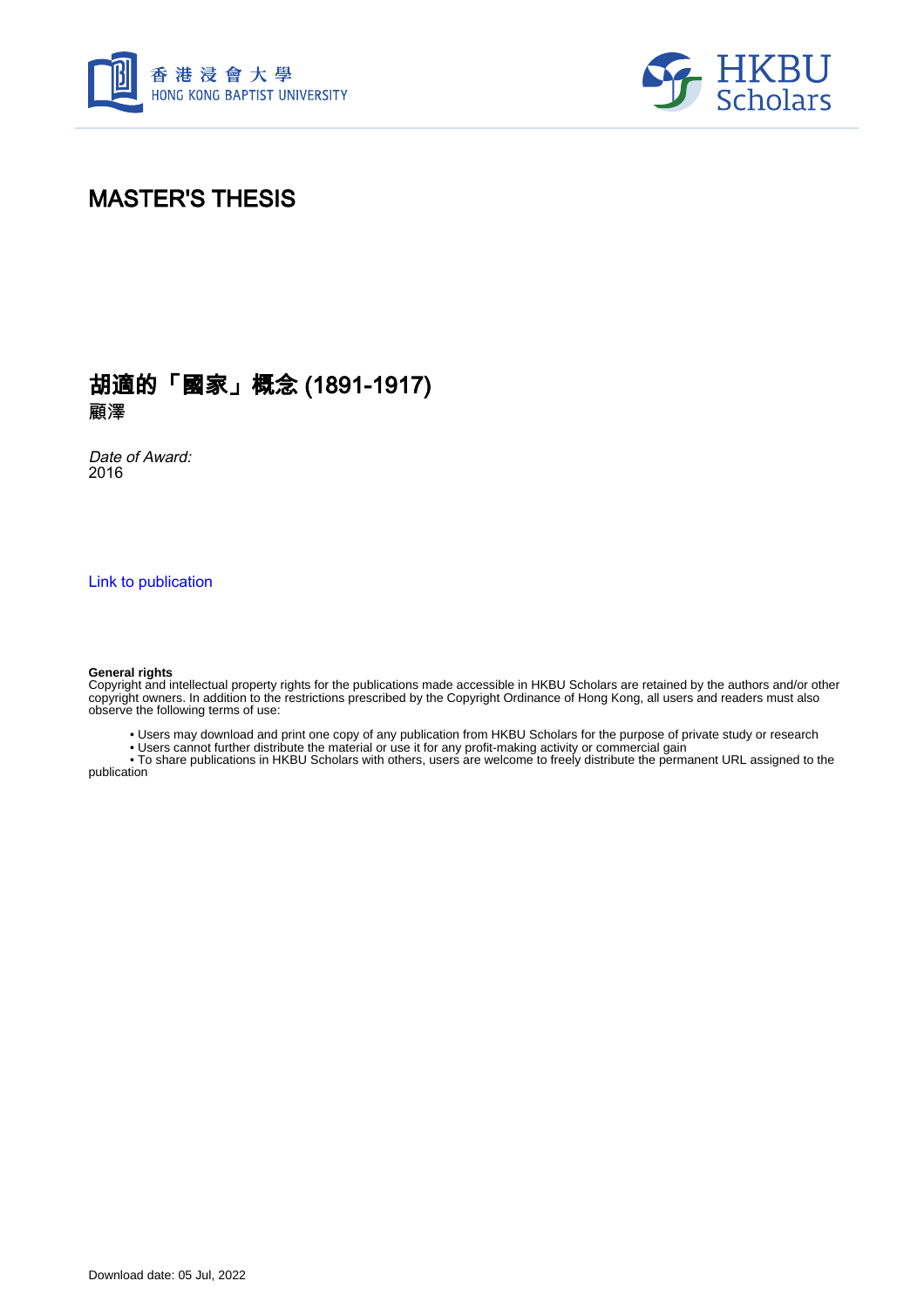#### 提要

胡適是在「傳統中國」走向「現代中國」關鍵時期「始終活躍在思想界 的中心人物」,更是被公認為整個中國歷史上「繼往開來的一位啓蒙大師」。 本文研究 1891 至 1917 年間胡適的「國家」概念。研究從指出他在這個時間 段三個不同時間點的故事中關於國家概念論述的差異性出發,首先追問的便 是各種指稱國家的語詞與實體國家之間是否可以具有內在統一性的問題。於 是在第一章中,本文圍繞故事一與故事三中胡適用詞與用句的特點進行了文 本分析,闡明它們背後所代表的意義,並進一步將與兩個故事存在密切關聯 的相關概念分別做了比較研究。總體來看,得到的結論有兩點:1.一個語詞 在同時代的不同個體理解下存在差異;2.一個個體也會經常修正自己的語詞 使用,從而導致同一語詞在不同的時間點可能代表著不同的含義。這就為我 們理解語詞與事物的關係提出了挑戰——究竟我們能不能談論所用的語詞來 指稱某個對象時具有正確性?

漢斯-格奧爾格·伽達默爾(Hans-Georg Gadamer)在《真理與方法》 (Truth and Method)第三部份「以語言為主線的詮釋學本體論轉向」中的 理論架構,為擺脫這個困境提供了很好的論證途徑。通過關於上帝語言的討 論來承接古希臘的邏各斯與語言現象中的概念構成,伽達默爾音在指出,只 有語詞的使用才是有正確與錯誤之分的,而語詞本身都是正確的、「合適」 的。於是,接下去的問題便是為何個人在使用語詞上會出現偏差?對偏差的 修正又是如何可能發生的?第二章便是通過對於胡適案例中三個故事的詳細 展開,將胡適的國家概念呈現為是一種連續不斷地圍繞著一個個具體的事件 來回展開思辨的過程。這個概念構成的過程,是在伴隨著胡滴對於自己舊有 概念不停再檢驗的同時,慢慢深化與拓展的。而伽達默爾在世界經驗的思辨 結構中所指出的事件性與創造性,為我們理解這樣的國家概念提供了理論幫 助。

最後,本文採用「民族國家認同」的角度來系統性地整合第一、二章中 對於國家概念的兩種歷史性的追溯方法。概括來說,政治參與作為一種世界 經驗,能促使具有特殊性意味的歷史文化認同發生反思,並進而與發現的具

ii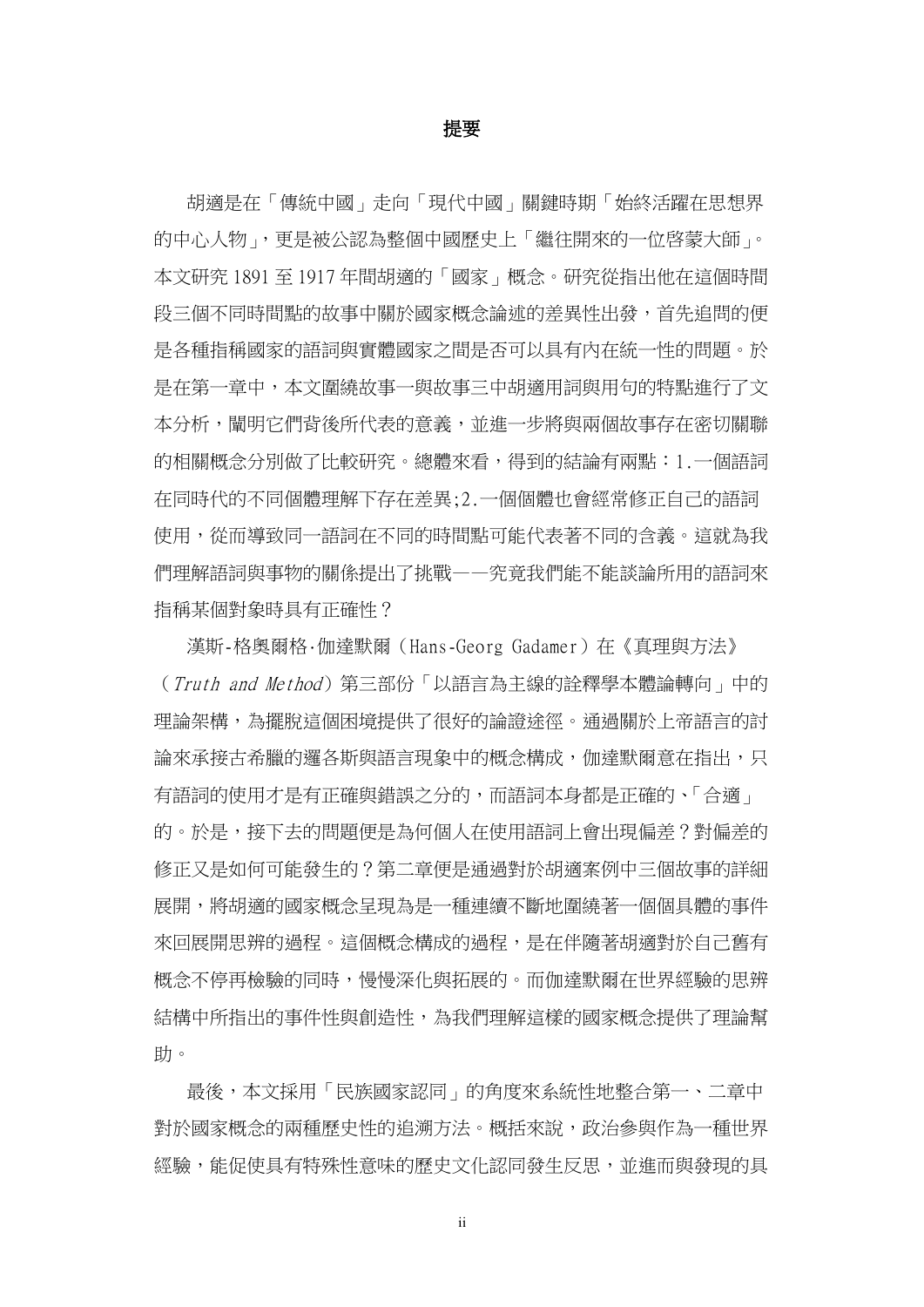有普遍性意味的政治認同進行調和。也正是由於要突出思辨的過程性質,不 同於以往對於胡適政治觀的普遍認識,本文指出留美時期的胡適更多意義上 體現的是一種「共和派的愛國主義」。就這點而言,胡適案例意在表明,思 想史的研究需要盡力在歷史環境中恢復概念思想者在過去、現在與將來之間 複雜的應用過程,從而讓歷史學免於成為哲學或是文學。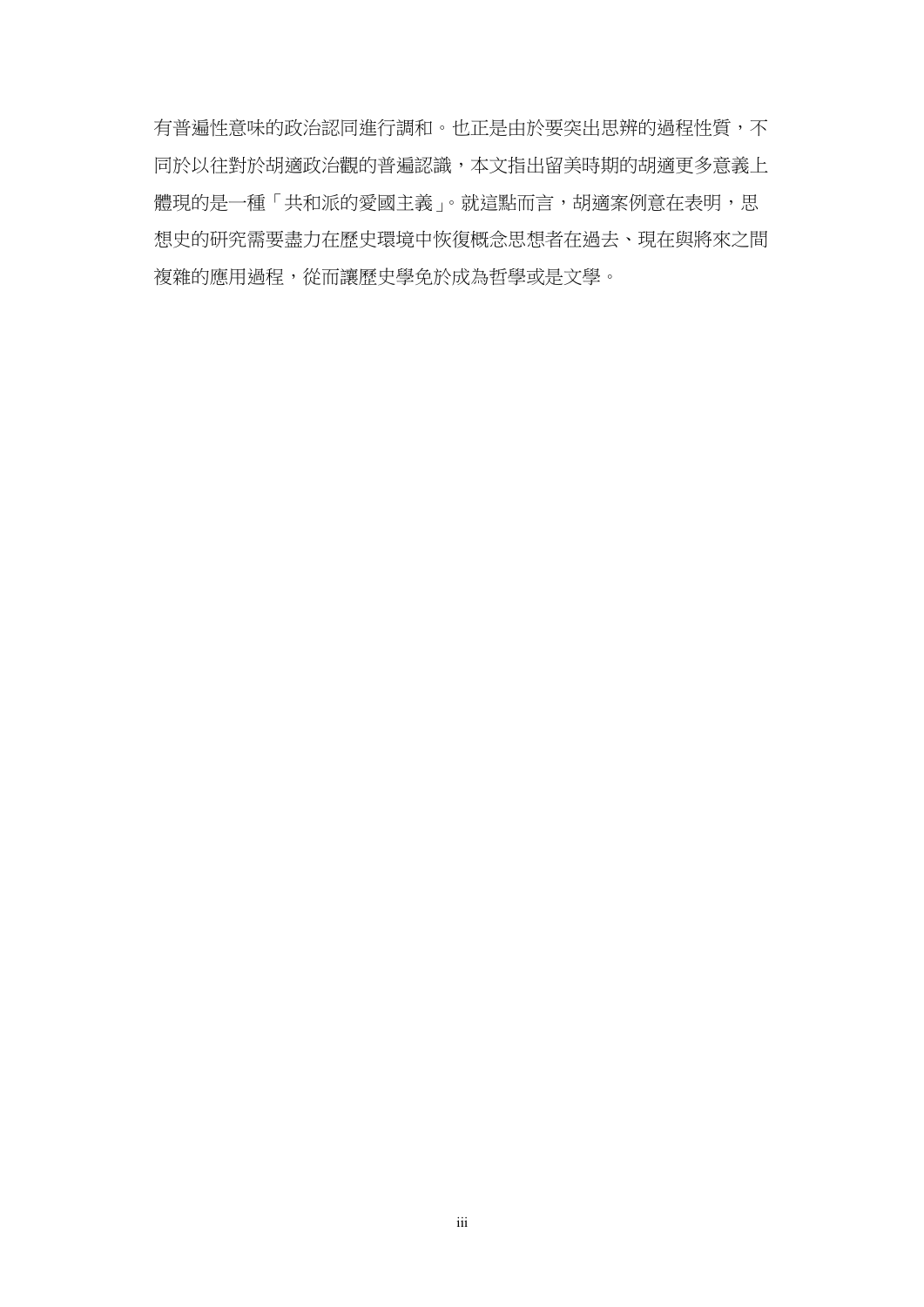### Abstract

This study is to investigate Hu Shi's usage of words and their meanings referring to guojia from his first-hand historical materials during 1891-1917. In order to deal with the discovery of inconsistency in terms of Hu Shi's usage of words and understandings of guojia in his three stories at different points of time, also in his formation and transformation of the concept of guojia over the period, this study has constructed a theoretical framework based on Hans-Georg Gadamer's ontological reflection on the relationship between concept and object from his philosophical hermeneutics. After doing textual analyses and comparative studies on two of the three stories about Hu's understandings of guojia respectively in Chapter One, Chapter Two tries to bring to attention the significance of the processual and creative elements in Hu's concept formation by showing the link between the disintegration of his former ideas and reconstruction of his new understandings, with what he has experienced in Shanghai and the United States recorded in the first-hand historical materials. The study finally examines his thoughts on the legitimacy of guojia, especially pointing out his political participation in the United States, to demonstrate the possibility to reconcile the tension between cultural specificity and political universality on the issue of national identity.

iv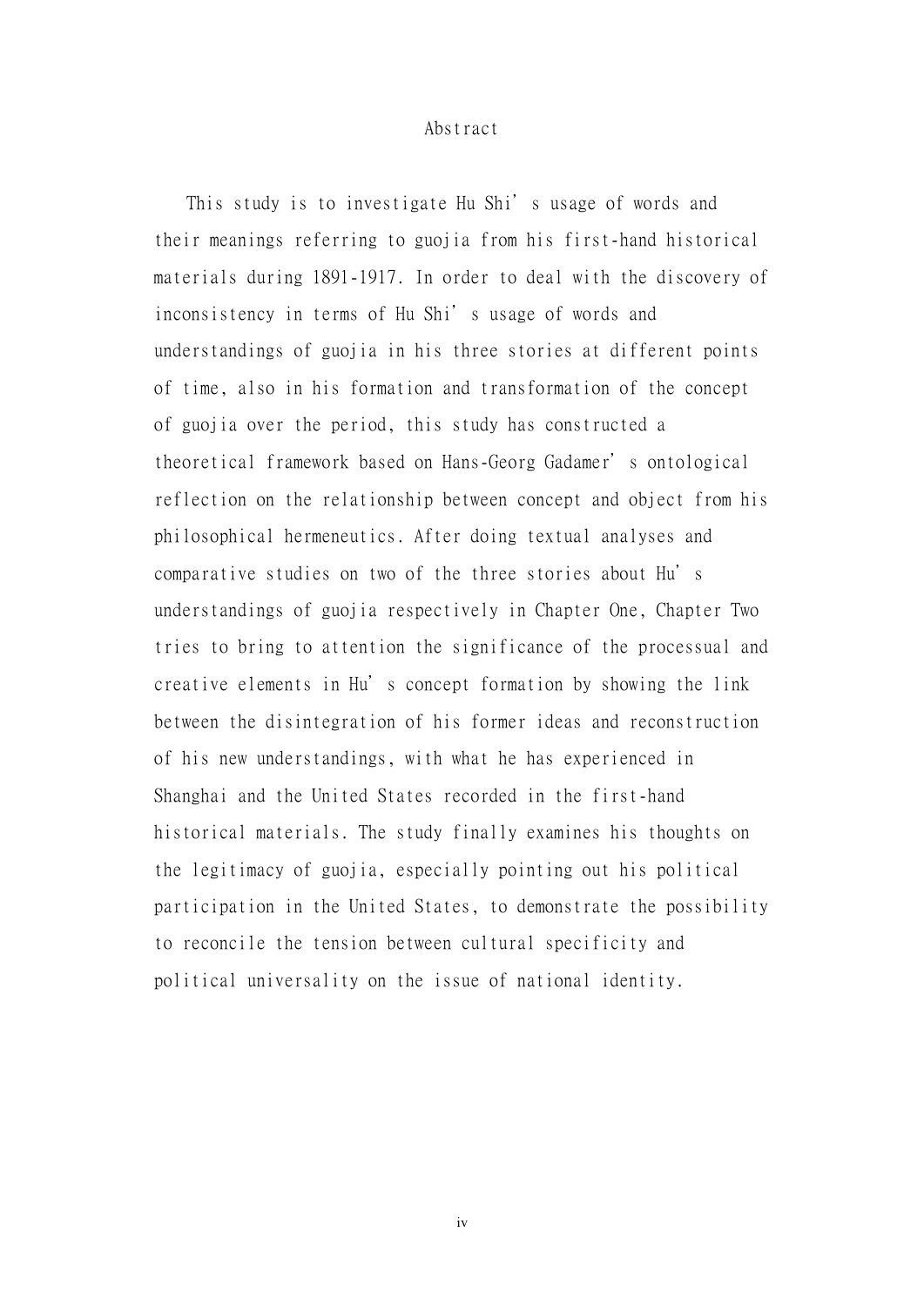### 目錄

| 聲明       |                |
|----------|----------------|
| 提要       |                |
| Abstract | 1 <sub>V</sub> |
| 镏储       |                |
| 目錄       |                |

|                | 第三節 Nation, Force, Law-一故事三的概念分析 ____________________45 |  |
|----------------|---------------------------------------------------------|--|
|                | 第四節 Interdependence, Coercion, Charter——故事三的比較研究        |  |
|                |                                                         |  |
| $\frac{51}{2}$ |                                                         |  |
|                |                                                         |  |
|                |                                                         |  |
|                |                                                         |  |
|                |                                                         |  |
|                |                                                         |  |
|                |                                                         |  |
|                |                                                         |  |
|                |                                                         |  |
|                |                                                         |  |

第二節 特殊性與普遍性之間的張力——以胡適留美期間民族國家認同